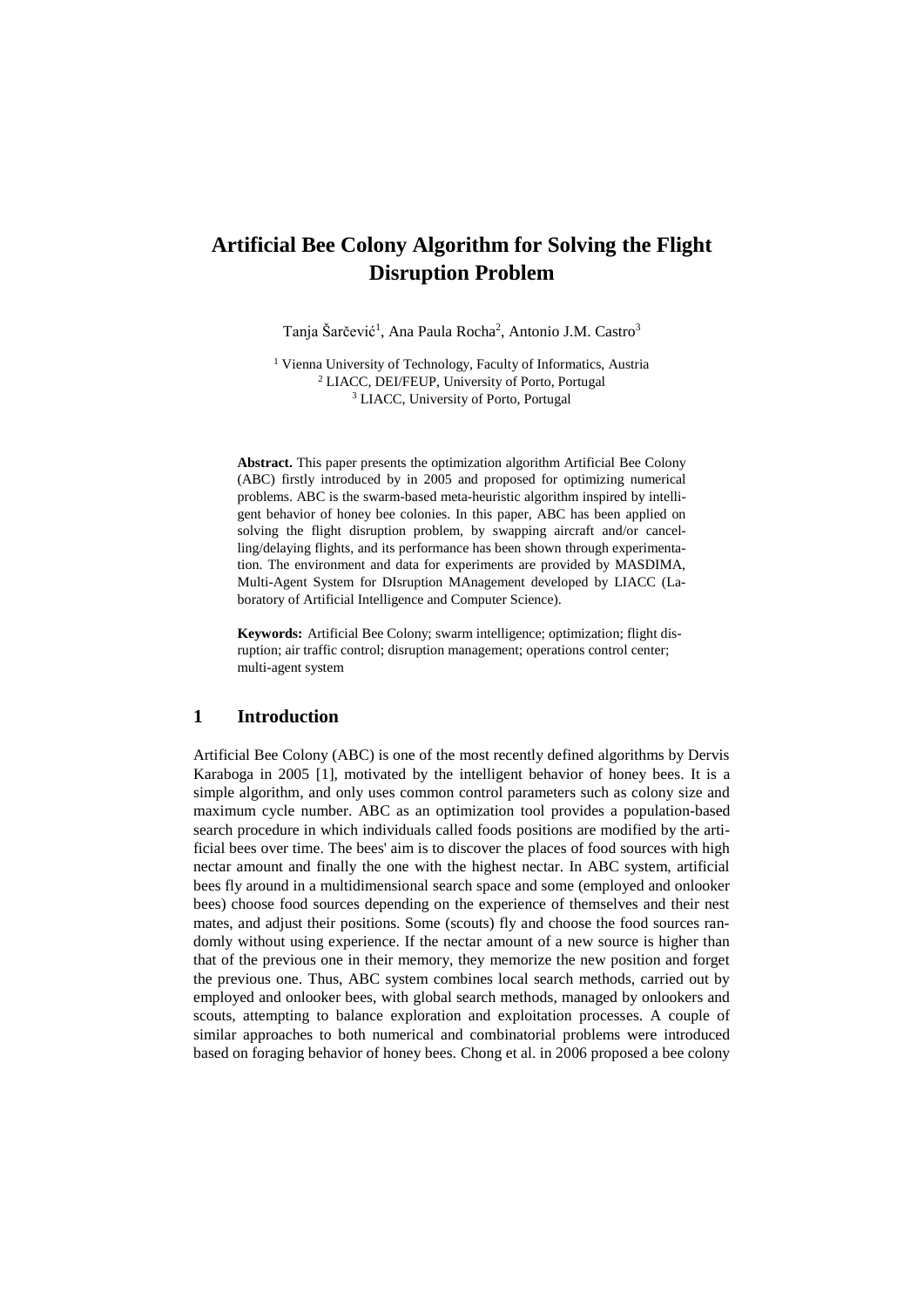optimization algorithm applied on job shop scheduling [2]. Another example is Pham et al. (2005) with Bees Algorithm for both numerical and combinatorial problems [3]. Lučić and Teodorović in 2001 introduced a Bee System for solving difficult combinatorial optimization problems [4], and numerous others. As ABC was successfully applied to many different problems, it is the aim of this paper to discuss its application to flight disruption problem. The problem is arising in Airline Operations Control Centers (AOCC) in dealing with numerous disruptions that distort the flight operations. By disruptions we are talking about events such as weather, aircraft malfunction, late arrival of incoming aircraft, missing crewmember, that implies a delay in one or more flights. When solving the flight disruption problem, we look for recovery actions such as, swapping aircraft, assign reserve aircraft and/or cancelling/delaying flights, trying that operational costs as well as delays are the lowest possible. Each flight-to-aircraft assignment is causing different operational costs due to distances made by each aircraft, delays, fuel prices, and other costs.

The specific task of efficiently solving the flight disruption problem is just one of the numerous tasks that AOCCs are dealing with. Usually, a disruptive event affects not only one, but three dimensions, – aircraft, crew and passenger, and solutions should be find for all of them. Typically, the Airline Operations Control Center deals with disruptions sequentially, which means solving each of mentioned dimensions individually and one after another respectively. Solutions obtained this way give significant imbalance to the importance of the dimensions in the overall solution, giving aircraft part advantage over the other two dimensions, since aircraft is, usually, the first dimension to be solved in the sequence.

As opposed to sequential approach, the system, MASDIMA (MultiAgent System for DIsruption MAnagement) [5], brings a distributed approach with a Multi-Agent System (MAS) paradigm and delivers integrated solution with all dimensions equally considered. Each of the three dimensions is dealt with by specified agents. The events that cause disruption, like aircraft malfunction, weather and other restrictions, crew problems, passenger and baggage delay, are detected in real-time by the system itself and their impact is then assessed in the operational plan of the aircraft. Figure 1 shows the MASDIMA architecture.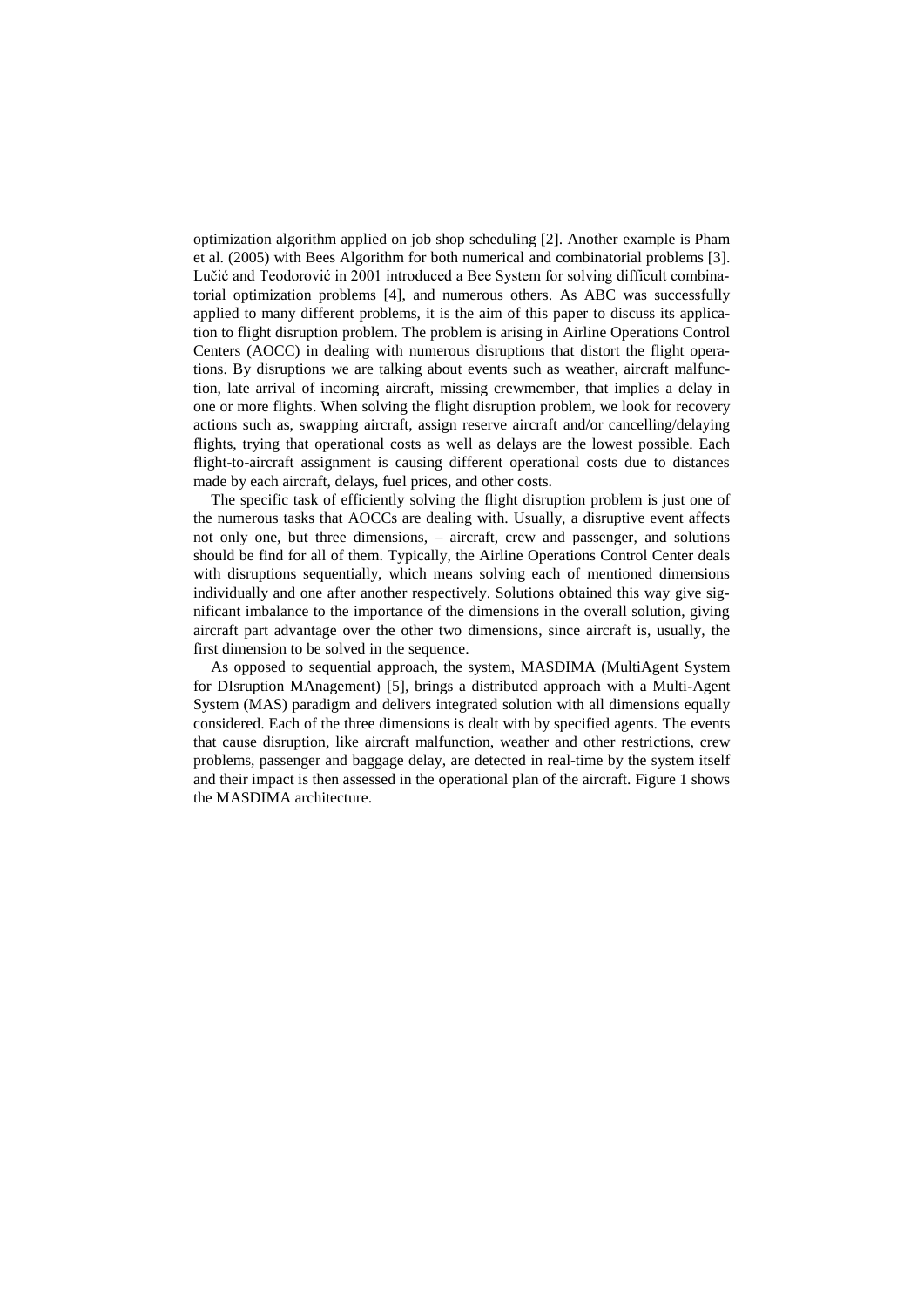

**Fig.1.**MASDIMA architecture

The work reported in this paper aims to solve the aircraft dimension problem (flight disruption problem), and the proposed approach will be implemented as a Specialist Agent belonging to the Aircraft Manager agent team of MASDIMA. The rest of this paper is as follows. Section 2 introduces swarm-based paradigm, the Artificial Bee Colony algorithm and its application on solving the flight disruption problem. Furthermore, section 3 describes the experiments done and presents a discussion about the algorithm's performance and impact of different parameters. Finally, section 4 brings the most important conclusions from the experiments done and points out some directions of future work.

# **2 Solving the Flight Disruption Problem**

#### **2.1 Swarm-based algorithms**

Swarm intelligence is the discipline that deals with natural and artificial systems composed of many individuals that coordinate using decentralized control and selforganization. The discipline focuses on collective behavior of many individuals which results from their local behavior within their neighborhood and their global communication in range of the whole population. In nature, these systems are commonly used to solve problems such as effective foraging for food, prey evading, or colony relocation. Examples of such natural systems are colonies of ants and other insects, bird flocks, schools of fish, etc.

The properties of a swarm intelligence system can be enumerated in the following points:

- multitude composed of many individuals
- homogeneity the individuals are relatively homogeneous, i.e. either identical or belonging to a few typologies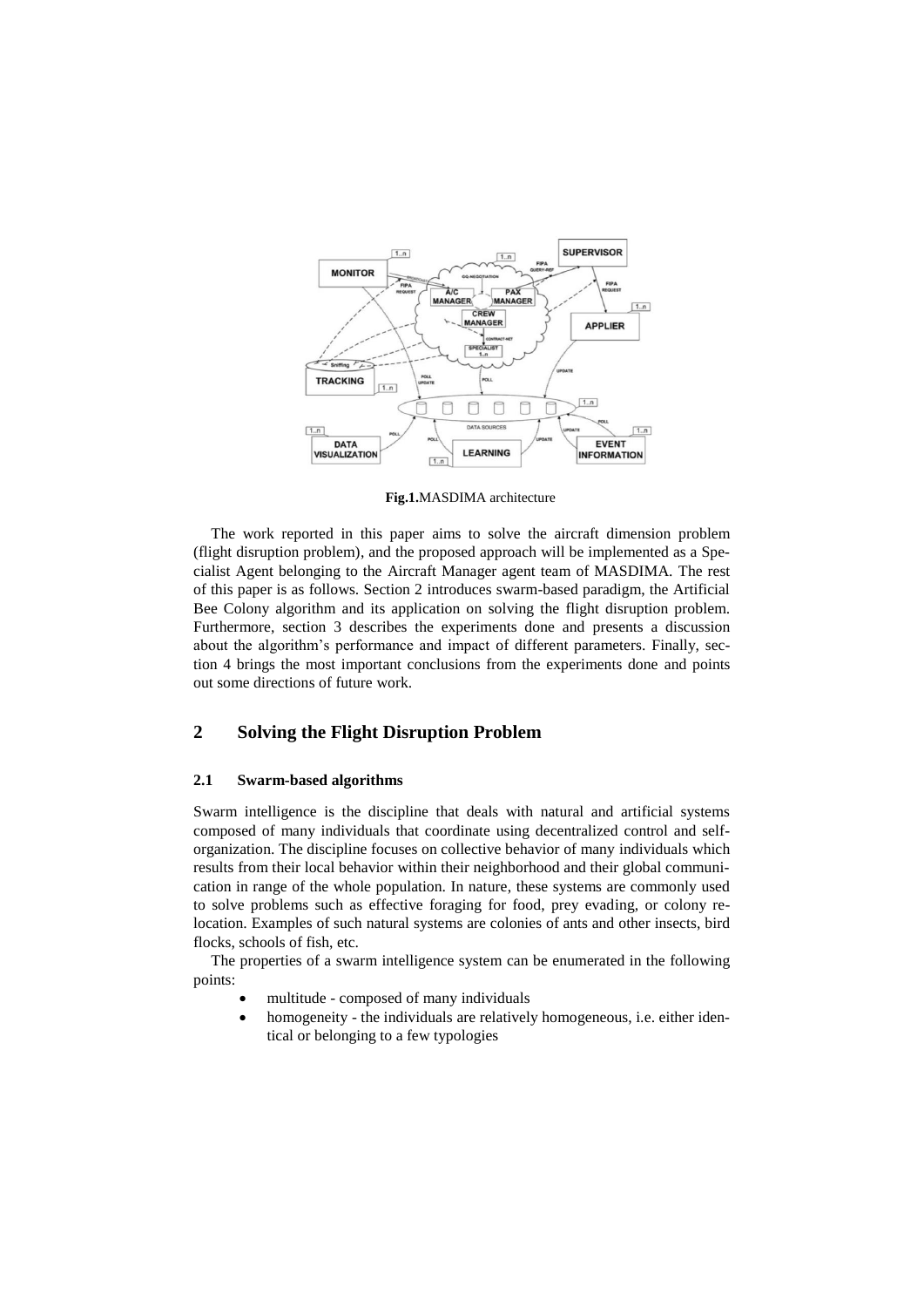- simplicity individuals have simple behavioral rules by which they exploit only local information
- self-organization the overall behavior of the system results from the interactions of individuals with each other and with environment

The main characterizing property of the swarm intelligence system is an absence of necessity for a coordinator with a general knowledge of the swarm state. The swarm system come up with a coordinated behavior without a centralized individual controlling the swarm.

Most popular and studied computational systems that are inspired by collective intelligence are Ant Colony Optimization and Particle Swarm Optimization. But Artificial Bee Colony (ABC) optimization also belongs to the same group of swarm-based, nature inspired algorithms.

### **2.2 ABC algorithm**

The Artificial Bee Colony (ABC) algorithm is a swarm based meta-heuristic algorithm introduced by Dervis Karaboga in 2005[1] for optimizing numerical problems. The algorithm is inspired by intelligent foraging behavior of honey bees. The model for the algorithm was proposed by Tereshko and Loengarov in 2005[6]. The model consists of three essential components:

- 1. employed bees
- 2. unemployed honey bees
- 3. food sources

The aim of the bee colony is to find rich food sources close to the hive. The model also defines two types of behaviors that are necessary for self-organizing and collective intelligence:

- recruitment of foragers to rich food sources
- abandonment of poor food sources

Bees are continuously changing their environment in the process of their search for food sources, and they are capable of continuously adapting to the new environment.

In ABC, artificial bees are in a search for a good solution of a given problem, i.e. a rich food source. To apply ABC, it is necessary to define the problem that can be converted to the problem of finding the parameter vector that minimizes the objective function. Artificial bees randomly discover initial set of food sources (potential solution vectors), and iteratively evaluate them and improve this set by searching for better food sources in their neighborhood and abandoning poor food sources.

The colony of artificial bees contains three groups of bees: employed bees associated with specific food sources, onlooker bees watching the dance of employed bees within the hive to choose a food source, and scout bees randomly searching for food sources. Both onlookers and scouts are also called unemployed bees. Initially, all food source positions are discovered by scout bees. Thereafter, the nectar of food sources is exploited by employed bees and onlooker bees, and this continual exploitation will ultimately cause them to become exhausted. Then, the employed bee which was exploiting the exhausted food source becomes a scout bee in search of further food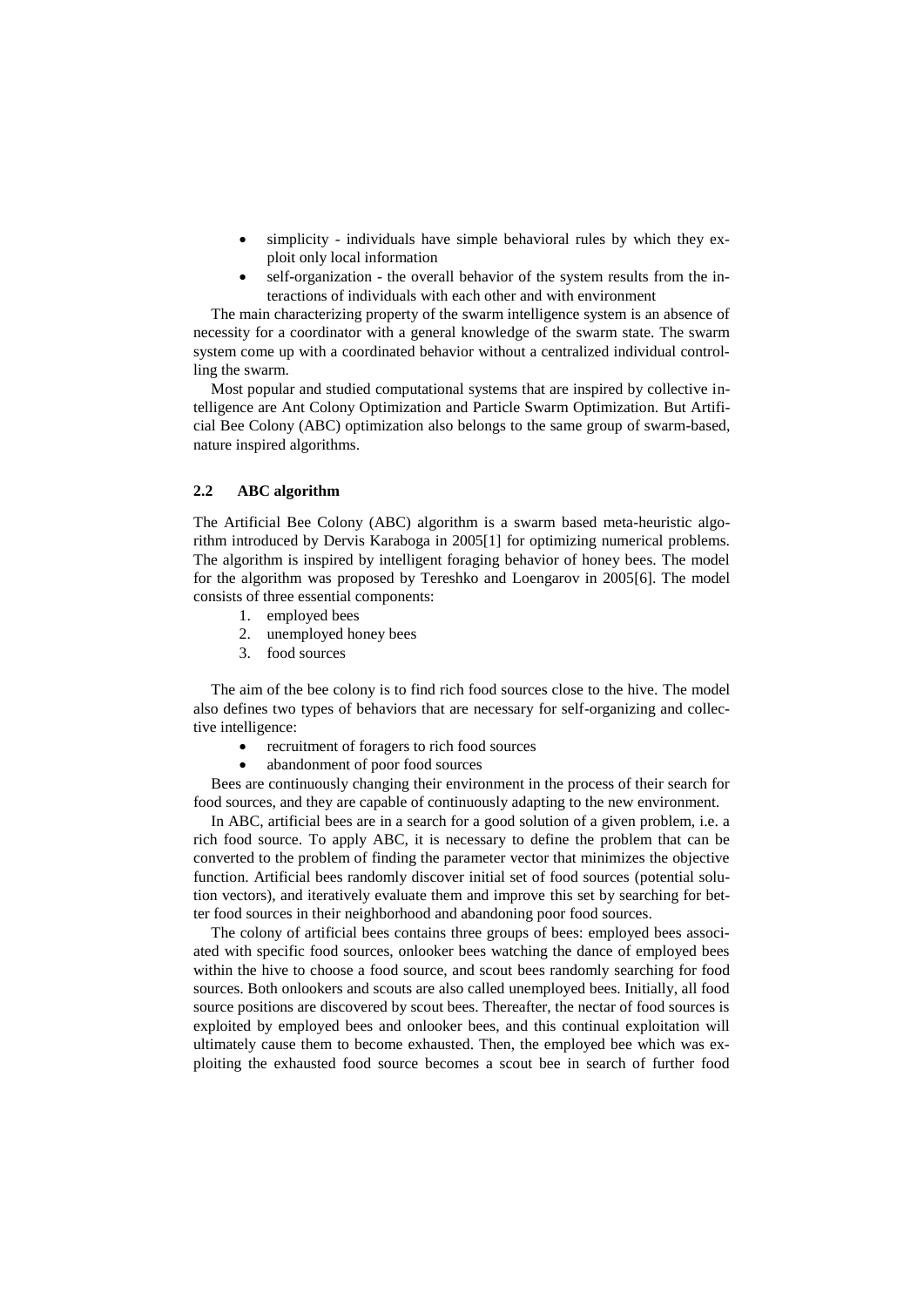sources once again. In other words, the employed bee whose food source has been exhausted becomes a scout bee. In ABC, the position of a food source represents a possible solution to the problem and the nectar amount of a food source corresponds to the quality (fitness) of the associated solution. The number of employed bees is equal to the number of food sources (solutions) since each employed bee is associated with one and only one food source.

The general scheme of the ABC algorithm is as follows:

```
Initialization phase 
REPEAT 
  Employed Bees Phase 
  Onlooker Bees Phase 
  Scout Bees Phase 
 Memorize the best solution achieved so far
UNTIL (Reached maximum number of cycles)
```
#### 1) Employed Bees Phase

Employed bees search for new food sources having more nectar within the neighborhood of the food source in their memory. They find a neighbor food source and evaluate its fitness. After finding the new food source, its fitness is calculated and a greedy selection is applied between old and new food source.

#### 2) Onlooker Bees Phase

Unemployed bees consist of two groups of bees: onlooker bees and scouts bees. Employed bees share their food source information with onlooker bees waiting in the hive, and then onlooker bees probabilistically choose their food sources depending on this information. An onlooker bee chooses a food source depending on the probability value calculated using the fitness values provided by employed bees.

After a food source for an onlooker bee is probabilistically chosen, a neighborhood source is determined in the same way as in the previous phase, and its fitness value is computed. As in the employed bees phase, a greedy selection is applied between the two solutions. Hence, more onlookers are recruited to richer sources and positive feedback behavior appears.

### 3) Scout Bees Phase

The unemployed bees that choose their food sources randomly are called scouts. Employed bees whose solutions cannot be improved through a predetermined number of trials, specified by the user of the ABC algorithm and called "limit" or "abandonment criteria", become scouts and their solutions are abandoned. Then, the converted scouts start to search for new solutions, randomly. Hence, those sources which are initially poor or have been made poor by exploitation, are abandoned and negative feedback behavior arises to balance the positive feedback.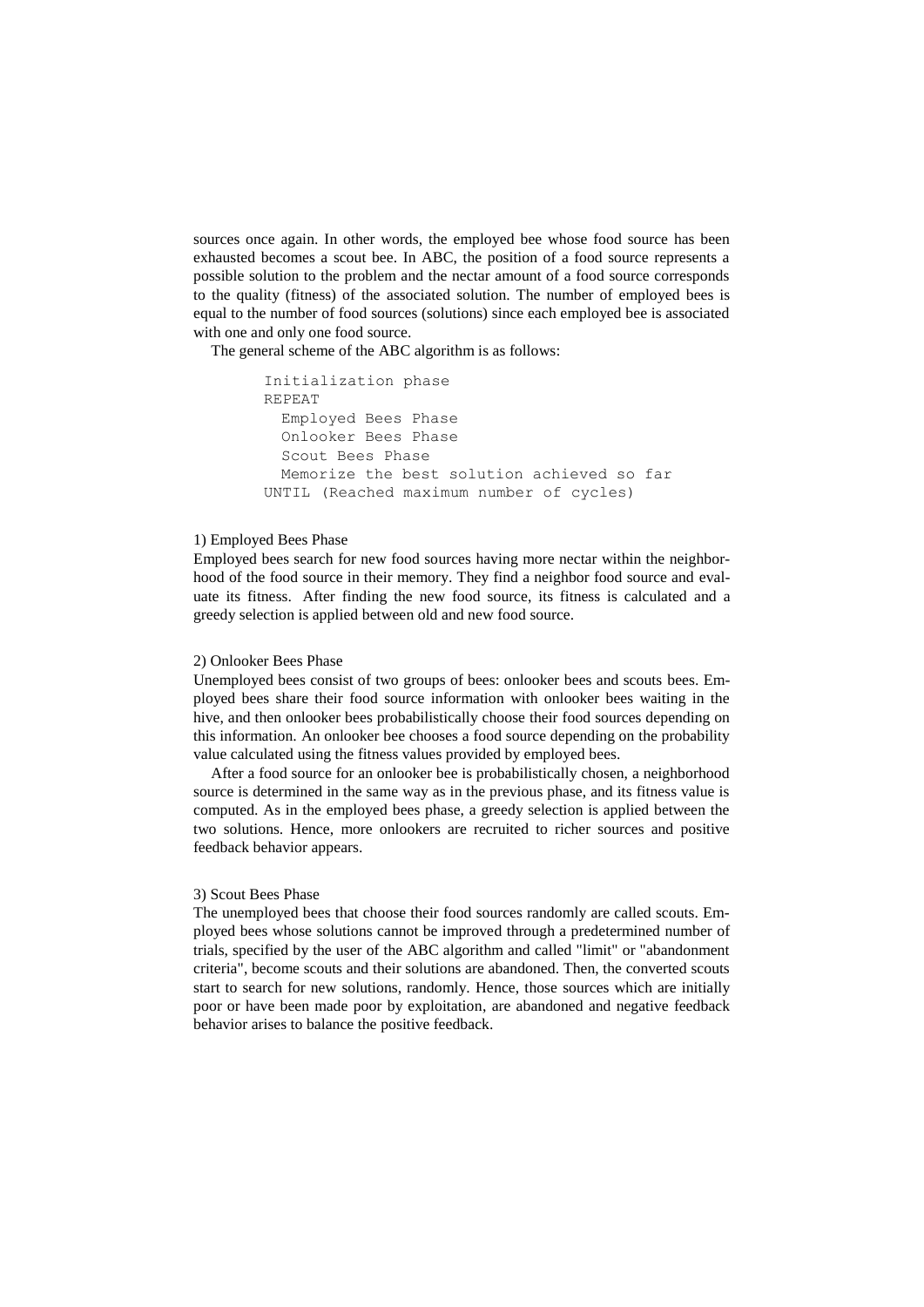#### **2.3 Application in solving the flight disruption problem**

A solution to a disruptive flight, can be achieved by one of the following actions: swapping aircrafts, using reserve aircraft and/or delaying/cancelling a flight. To adapt the ABC algorithm to provide the best solution to disrupted flights, we represent a possible solution as an assignment of aircrafts to all operational flights, including disrupted ones. Aircrafts are initially, and at any point of the algorithm execution, assigned to a flight if and only if the aircraft is not already assigned to some other flight in the same time in the same schedule (i.e, solution). This restriction of the aircraft choice results in all the solutions being feasible, which implies algorithm calculates costs and finds the best one only among the feasible solutions. On the other hand, cancellation of the flight is also possible. If there is such schedule where for some flight the choice of the aircraft is impossible (e.g. because at that time no aircraft is available), then the flight is cancelled and it is penalized with a high number. Penalization for cancellation amounts to approximately 10% of the total calculated cost of a random solution.

After the parameters are set - number of iterations the algorithm will perform *NUMBER\_OF\_CYCLES*; size of the bee colony *COLONY\_SIZE*; number of food sources *FOOD\_SOURCES\_N* (half the number of *COLONY\_SIZE*); and number of trials *TRIALS -*, ABC randomly generates an initial population of food sources – the initial schedules. The initialization phase is followed by the *NUMBER\_OF\_CYCLES* iterations where Employed Bees Phase, Onlooker Bees Phase and Scout Bees Phase are being performing their tasks.

The first half of the bee population, employed bees, select distinct food sources and explore their neighborhood in search of better food sources. The neighbor of a food source is defined in the following way:

- Choose a random flight in the solution set
- Choose another available aircraft (from reserve or assigned to another flight)
- Change the aircraft of the chosen flight to the new one

If the new solution-plan (flight plus aircraft) obtained in this way has a better fitness value, the new solution-plan is selected and the old one abandoned. This behavior is the optimization part of the algorithm. The fitness of a solution is calculated based on the costs that this choice of solution-plan produces, shown in following formula:

 $fitness_i = (worstScore - objectiveFunction_i) * 100.0 / bestScore$ 

where worst score and best score are the maximum and minimum value of the objective function among the solution population, respectively, and *i* is the index of the solution. Objective function of each possible solution is calculated by following formula:

 $objectiveFunction_i$ 

$$
= \sum_{\substack{aircrafts \\ \text{+} takeOffCost_i + landingCost_i + parkingCost_i}} (handlingCost_i + parkingCost_i)
$$

As shown, the objective function sums up all the costs related to the choice of the aircraft for the flight, giving them the same weight. As mentioned before, the objective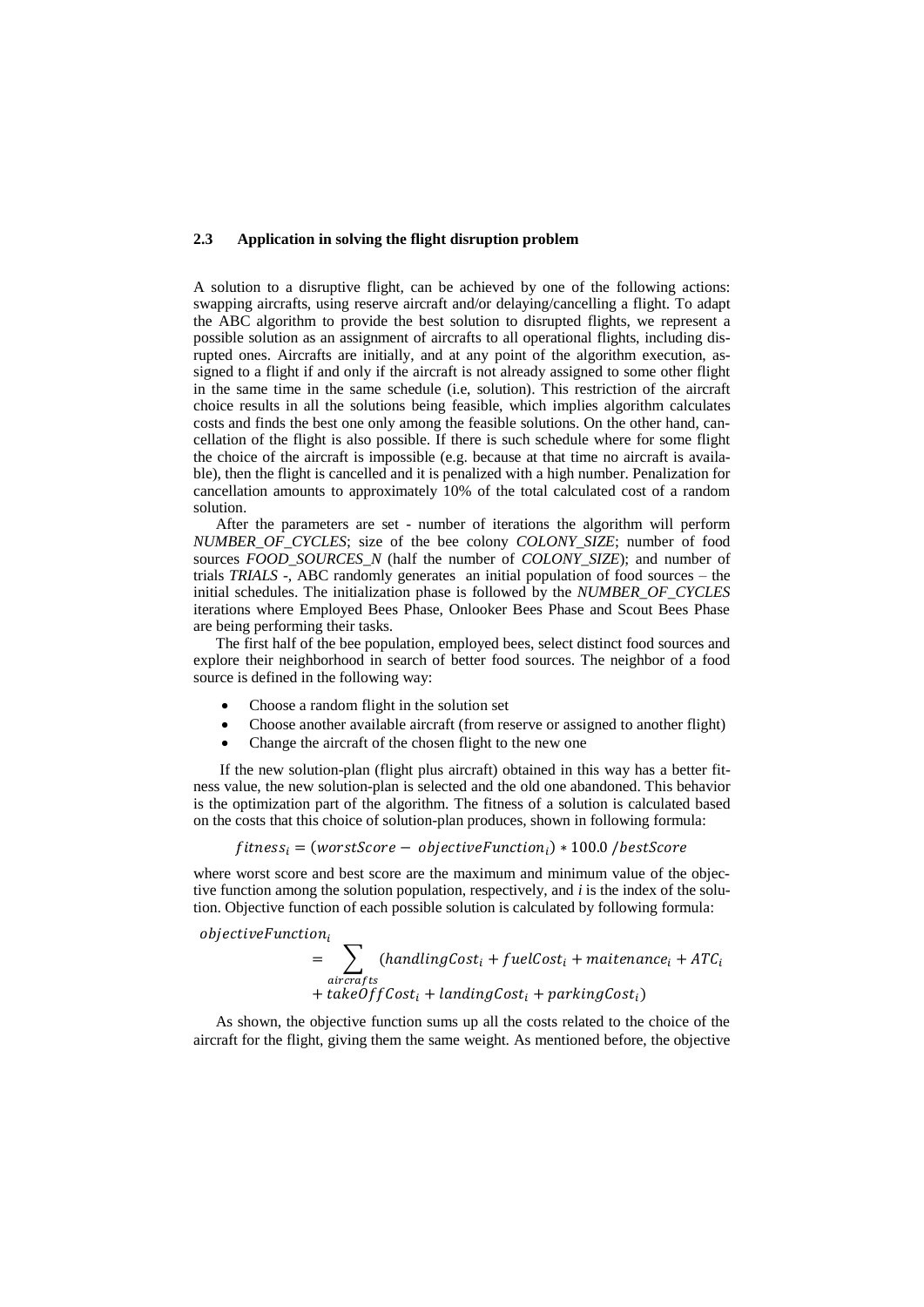function value can be additionally penalized in case the cancellation of the flight is necessary.

After the better solutions are chosen, onlooker bees start their work. This other half of the bee population selects their food sources based on information about food sources received from employed bees. The information is given by selection probability attribute calculated from the fitness of the solution, according to the following formula:

$$
selectionProbability_i = 0.9 * \left(\frac{fitness_i}{maxFitness}\right) + 0.1
$$

After all onlookers bees select their food sources, the same technique as in Employed Bees Phase is applied for searching for better sources in the neighborhood.

Every solution contains information of how many times the bee tried to improve it but failed, in a simple counter. If this counter exceeds the predefined parameter TRIALS, the bee who is exploring it becomes a scout bee and finds a new random solution. Due to performance reasons, a solution that exceeds the number of trials is only being abandoned if it is not the best solution found so far. This modification is introduced because of the nature of the problem - the solution space is too big and bees don't manage to improve the already very good solutions which results in abandonment of the best solutions, intuitively undesired behavior.

The pseudo code of the procedure for a flight disruption problem using ABC, that resumes the description given above, is the following:

- Set the parameters *NUMBER\_OF\_CYCLES*, *COLONY\_SIZE* and *TRIALS*
- Set random *COLONY* SIZE/2 schedules
- FOR (each candidate solution-plan)
	- o Calculate fitness
		- o Calculate selection probability
- END FOR
- Memorize best candidate solution-plan (with best fitness)
- REPEAT
	- o FOR (each candidate solution-plan)
		- Find neighbor solution-plan
		- Calculate neighbor's fitness
		- Apply greedy algorithm to choose between current and new candidate solution-plan
		- Calculate better solution's fitness and selection probability
		- Update trial number
	- o END FOR
	- o REPEAT
		- Use selection probability to choose some of existing solution-plan
		- Find neighbor solution-plan
		- Calculate neighbor's fitness
		- Apply greedy algorithm to choose between current and new solutionplan
		- Calculate better solution's fitness and selection probability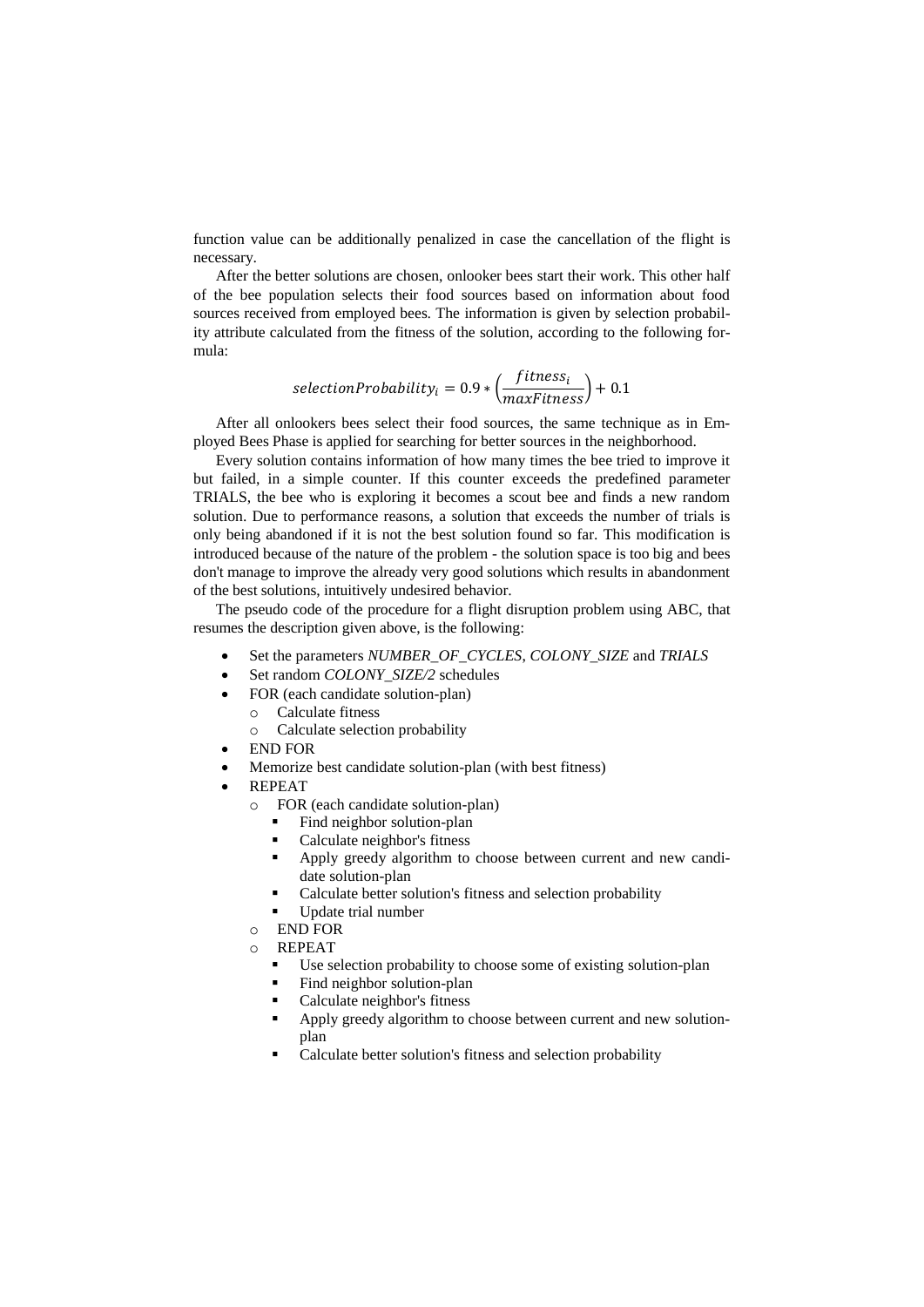- Update trial number
- o UNTIL (reached *COLONY\_SIZE/2* iterations)
- o Memorize best solution so far
- o FOR (each candidate solution-plan)
	- IF (trial >*TRIALS* and this solution-plan is not the best one*)* 
		- Find another random solution and forget the current one
		- Calculate fitness and selection probability
- o END FOR
- o Memorize best solution so far
- UNTIL *(NUMBER OF CYCLES iterations reached)*

# **3 Experiments and discussion**

### **3.1 Settings**

The implementation of ABC and experiments are done in the environment of MASDIMA [5], with real data that contains information about flights and aircrafts from a period of one month.

MASDIMA is a disruption management system based on the Multi-Agent System paradigm (MAS). As shown in Figure 1, agents in the system are separated in three main layers by their functionality: supervisor, manager agents and specialist agents. Each dimension has its own manager agent whose main task is to negotiate with other dimension manager agents (Passenger Manager, Crew Manager and Aircraft Manager) and the supervisor over a several rounds to find a good integrated solution. Selection of the best candidate solution is done by choosing among the solutions found the one with the lowest cost and delay. Specialist agents are also related to each dimension - Passenger Specialist, Crew Specialist and Aircraft Specialist. Each one of them has a specific expertise that is run by different resolution algorithms. These algorithms are delivering the best candidate solutions from their own perspective, i.e. using costs regarding only their dimension into.

Our proposed ABC algorithm was implemented as a MASDIMA specialist agent working in the Aircraft Manager Agent team. Our proposed ABC algorithm was tested by changing each one of the predefined parameters (the number of cycles, the size of the colony, the trial limit) to see their impact on the performance.

#### **3.2 Influence of the number of cycles**

This parameter says how long we will let algorithm run. The solution is not likely to reach the global optimum, so it makes sense to stop the algorithm in the phase when the best solution is not improving anymore, or starts to improve very slowly.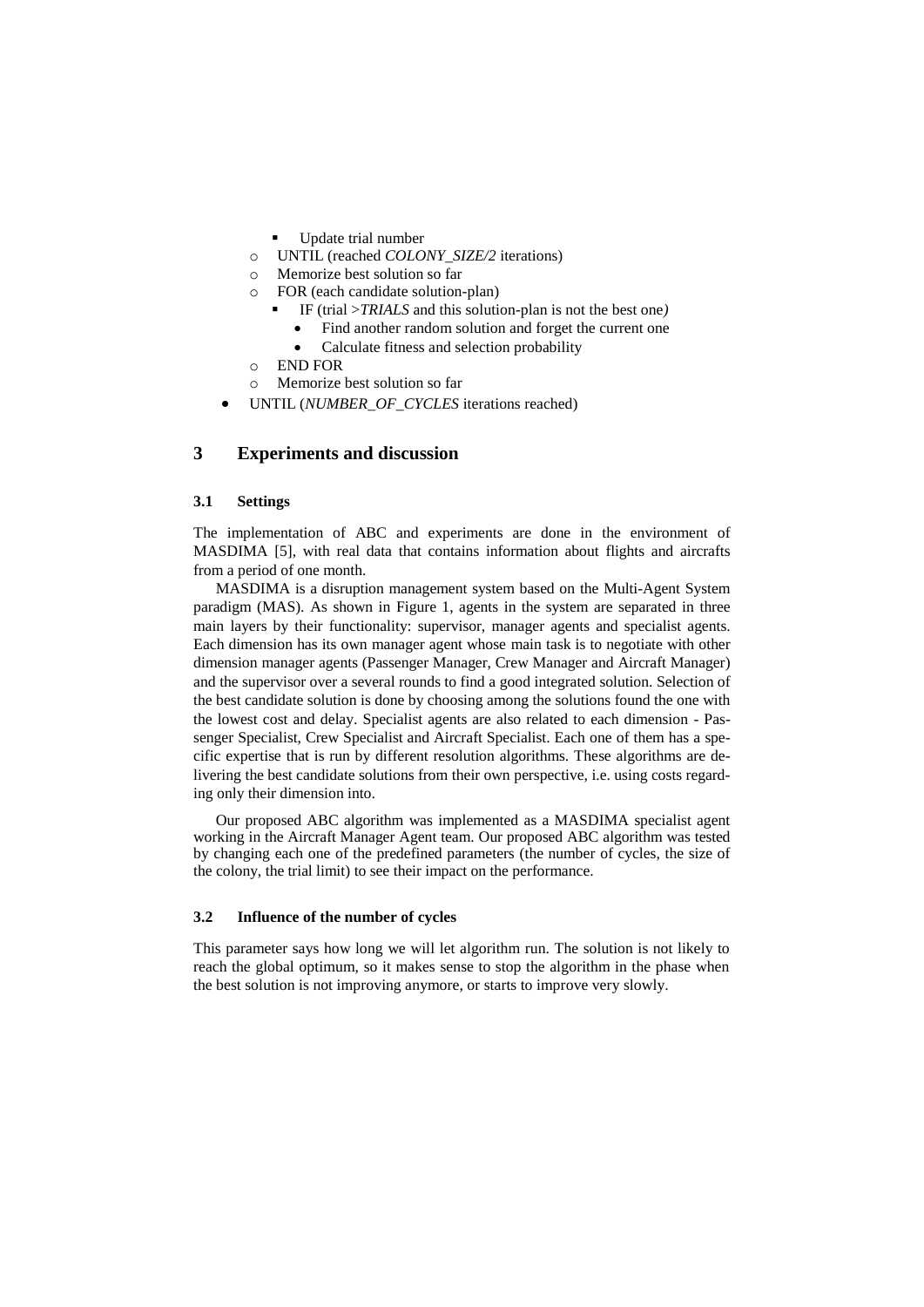| Number of cycles | Best solution's cost | Improvement |
|------------------|----------------------|-------------|
| 20               | 95894891             | 0.08%       |
| 50               | 95264194             | 0.31%       |
| 100              | 95139913             | 0.46%       |
| 200              | 94782343             | 1.7%        |
| 400              | 94337640             | 1.82%       |
| 600              | 92263797             | 3.81%       |
| 800              | 92035075             | 4.08%       |
| 1000             | 92037320             | 4.03%       |

**Table 1.**Test results for different number of cycles

Table 1 shows the results obtained by several runs of the algorithm while changing the total number of cycles, and remaining the other two parameters with the same value. In this experiment, colony size is set to 20 bees and limit of trials on 10% of the total cycle number.

The improvement of the solution is noticeably increasing from  $400<sup>th</sup>$  until  $800<sup>th</sup>$  cycle, after which we don't see a significant change in the solution improvement.

### **3.3 Influence of the size of the colony**

| Colony size | <b>Best solution</b> | Improvement |
|-------------|----------------------|-------------|
| 10          | 94443398             | 1.51%       |
| 20          | 95108117             | 0.95%       |
| 44          | 94153595             | 1.47%       |
|             | 94276091             | 1.52%       |

**Table 2.**Results of the experiment over colony size

The experiment in this case was run on 400 cycles and trial limit of 15 cycles. In Table 2 can be observed that colony size does not influence the result much. It is important to mention that final best result very much depends on the best result from the first population of solutions.

 Another note is that increasing the size of the colony, the runtime of the algorithm increases almost linearly. Therefore, it is better option to leave the number of bees reasonably low for the best performance.

### **3.4 Influence of the trial limit**

Trial limit says how fast solutions will get exhausted. Setting this parameter on a high value limits the solution space the bees are exploring. However, setting it to a low value, bees "give up" too fast on trying to improve the solution and the solution search becomes random.